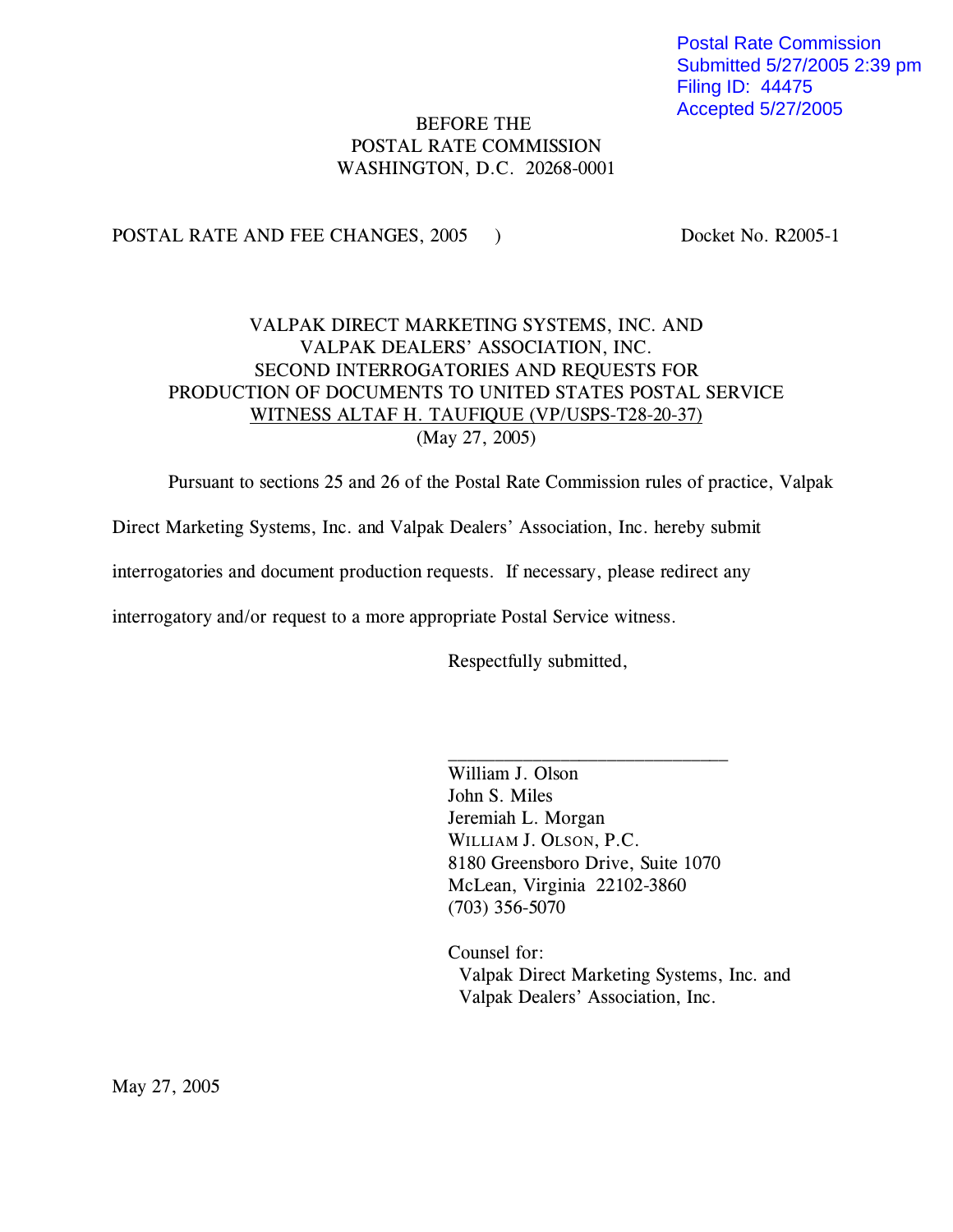## **VP/USPS-T28-20.**

Please consider the current rate relationships for non-dropshipped (nationwide) **letters**, focusing specifically on the prebarcoded 5-digit rate in the Standard Regular subclass, and in the ECR subclass on the Basic carrier route rate and the prebarcoded Basic carrier route rate, relationships which would be perpetuated through the across-the-board approach behind the proposed rates. The specific rates involved are shown in the following table, in cents per piece:

|          | <b>Standard Regular</b><br>Barcoded 5-digit | <b>Standard ECR</b><br><b>CR</b> Basic | <b>Standard ECR</b><br><b>Barcoded CR Basic</b> |
|----------|---------------------------------------------|----------------------------------------|-------------------------------------------------|
|          |                                             |                                        |                                                 |
| Current  | 19.0                                        | 19.4                                   | 17.1                                            |
| Proposed | 20.0                                        | 20.4                                   | 18.0                                            |

Please refer to the testimony of Postal Service witness Laraine B. Hope, Docket No. R2001-1, USPS-T-31 at pages 2-3, where she states: "An example of an appropriate rate relationship is that the proposed ECR basic letter rate is slightly higher than the 5-digit automation letter rate in the Regular subclass. This maintains the current rate relationship and encourages the use of automation by mailers." Witness Hope's statement suggests that the ECR Basic rate (19.4 cents) should be slightly higher than the barcoded 5-digit rate (19.0 cents), in order to encourage the use of automation.

a. Please explain whether the Postal Service is concerned that if the rate relation between these two were in the opposite direction, some barcoded 5-digit letters might leave the automation program and convert to ECR Basic letters. If this is a matter of concern, please explain the ways in which a mailer of barcoded 5 digit letters might succeed in qualifying for the ECR Basic rate.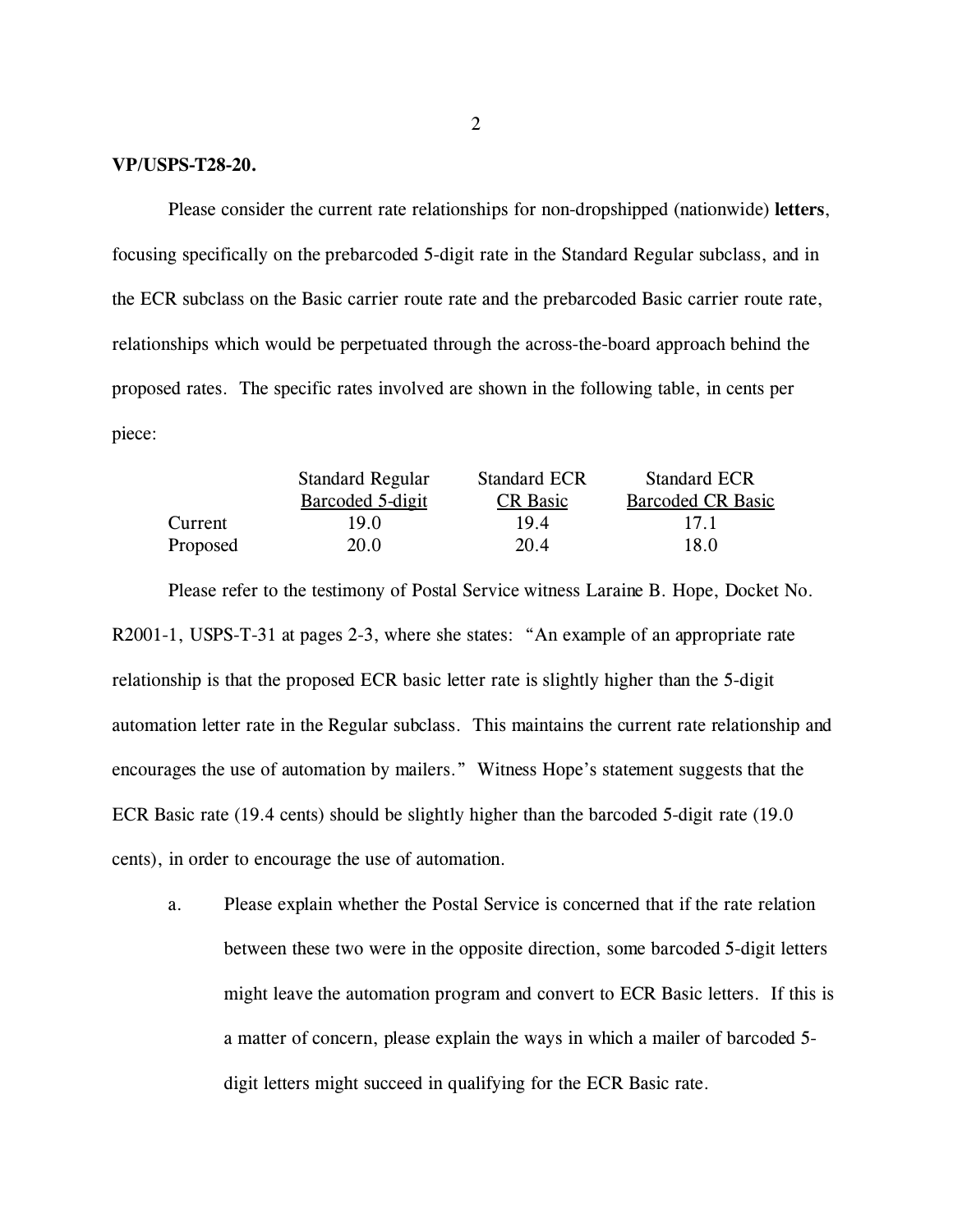- b. If there is concern that Standard barcoded 5-digit letters might leave the Standard barcoded 5-digit category and move to the ECR subclass, please explain why the logical place to move would not be the barcoded ECR Basic category instead of the ECR Basic category.
- c. If there is concern that Standard barcoded 5-digit letters might move to the barcoded ECR Basic category, please explain how this would have a negative effect on the Postal Service's automation program.
- d. If there is a desire to encourage ECR Basic letters to move to the Standard barcoded 5-digit category, please explain why the logical automation category for these pieces would not instead be the barcoded ECR Basic category.
- e. If there is concern over some other movement among the rate categories discussed above, a movement not mentioned herein, please explain what that movement is and the basis for the concern.

## **VP/USPS-T28-21.**

Please suppose the rates for (i) ECR Basic letters and (ii) Regular prebarcoded 5-digit letters (rates also referenced in VP/USPS-T28-20) were based on their costs and a markup rooted in an independent application of the non-cost factors in the Postal Reorganization Act, with an outcome that the ECR Basic rate were lower than the Regular prebarcoded 5-digit rate.

a. Please explain whether it is the Postal Service's position that an additional layer of rate design guidance should be applied in order to push the ECR Basic rate for letters higher so that any mail using the rate is precluded from receiving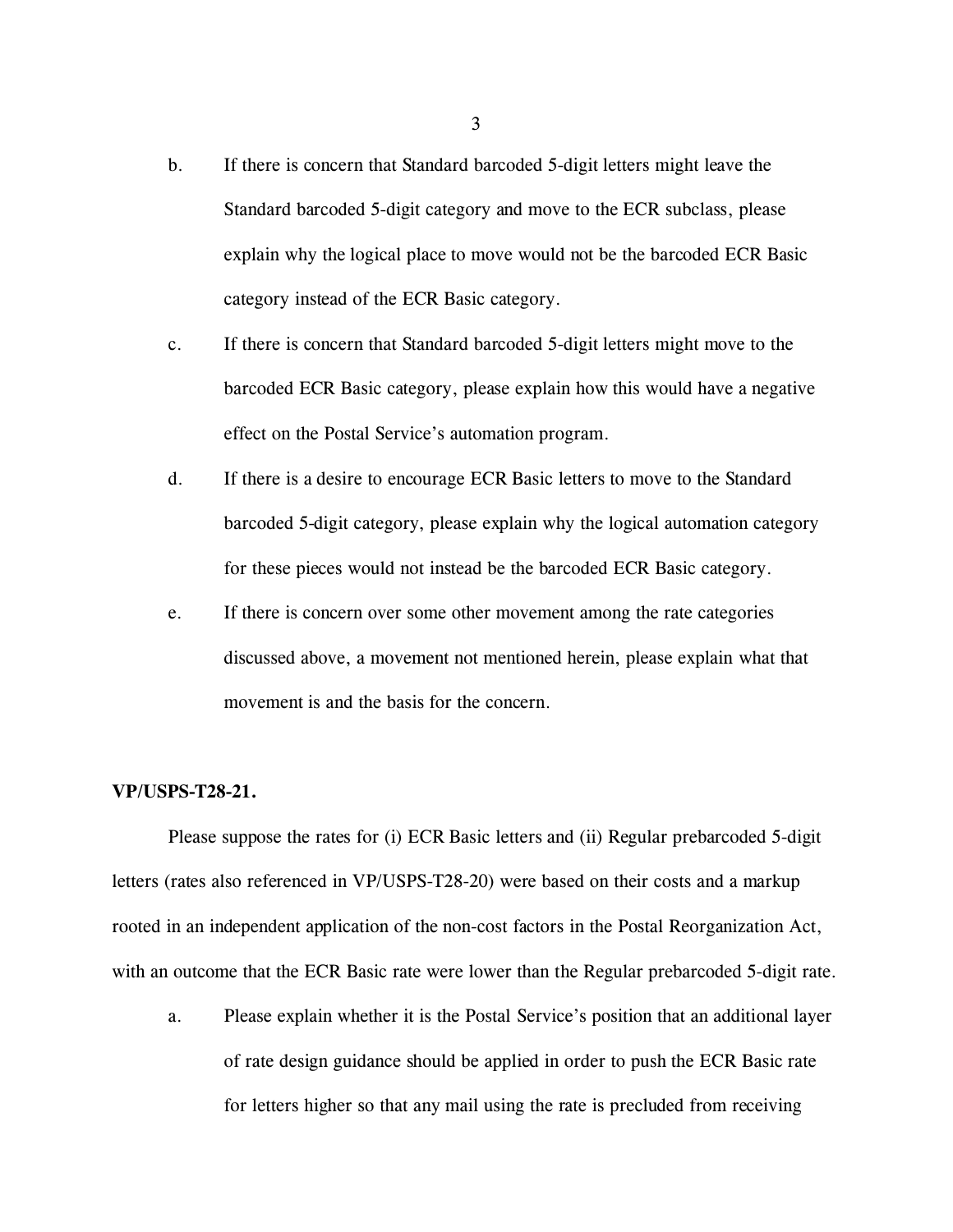recognition of its costs and the independent application of the non-cost factors in the Postal Reorganization Act. If this is the Postal Service's position, please explain all reasons and bases for this position.

- b. If the layering described in part a is the Postal Service's position, please explain how it is fair to mailers using the ECR Basic rate, who must accordingly pay higher rates.
- c. Please explain whether the Postal Service sees elevating the cost coverage of the ECR subclass as one way to help achieve a rate for ECR Basic letters that is higher than the rate for Regular prebarcoded 5-digit letters. If so, please explain the basis for this higher coverage and how it is fair to mailers of other letters using the ECR subclass, to ECR mailers of non-letters, and to mailers of all Nonprofit ECR materials.
- d. Within the confines of a specific cost coverage for the ECR subclass, please explain whether the Postal Service agrees that any process of elevating the ECR Basic letter rate at the same time necessarily has the effect of providing lower rates for the non-letters in ECR. If it does agree, please discuss and explain the basic economic fairness of elevating letter rates in a way that provides lower rates to non-letters. If it does not agree, please explain the steps that are taken, and the steps that should be taken, to make it otherwise.
- e. If the Postal Service has an interest in achieving a rate for ECR Basic letters that is higher than the rate for Regular prebarcoded 5-digit letters, please explain why it is not just as logical and just as fair to artificially **lower** the rate for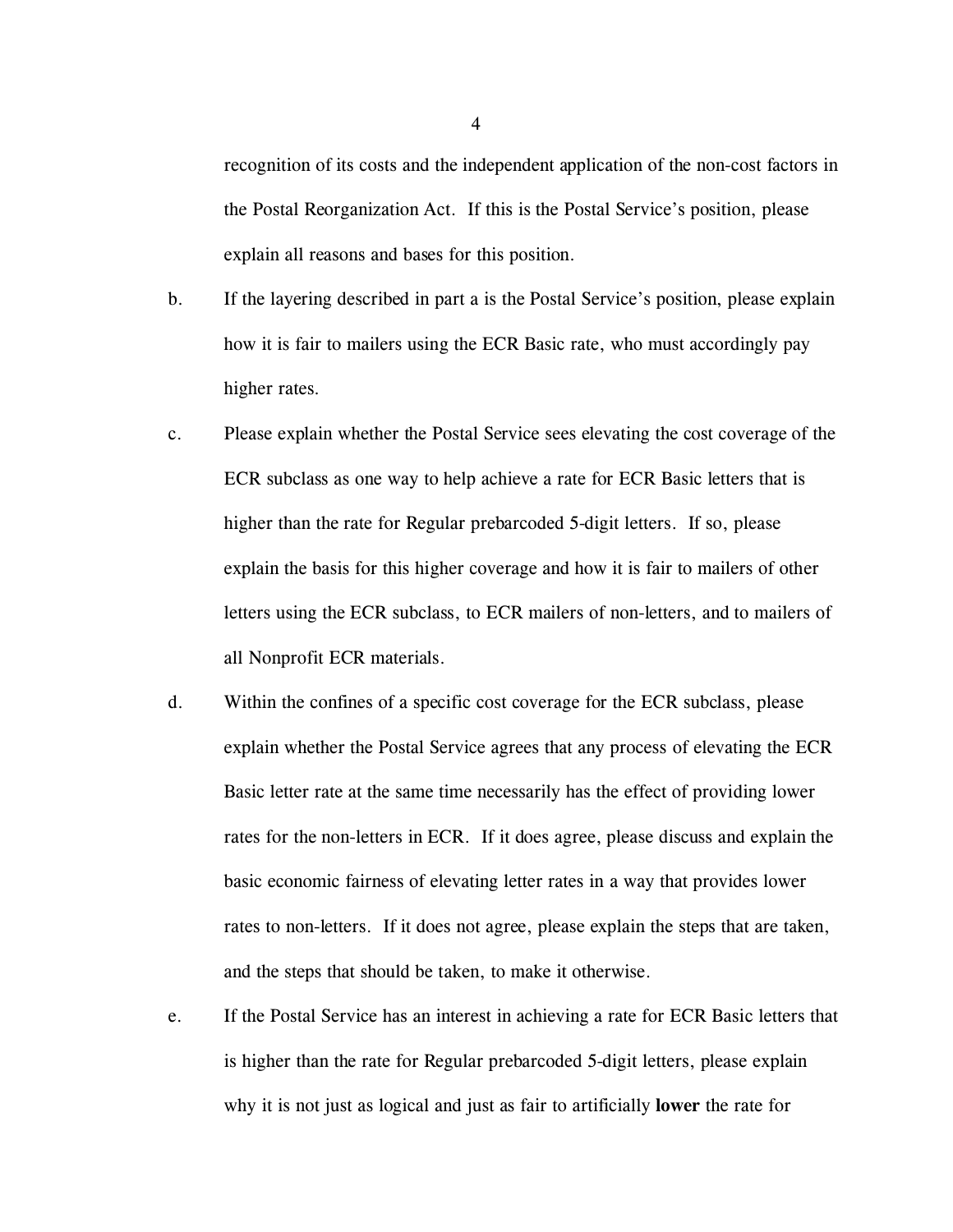Regular prebarcoded 5-digit letters as it is to artificially **increase** the rate for ECR Basic letters.

## **VP/USPS-T28-22.**

One could argue that Standard ECR rates (including those for ECR Basic letters) might be lower than Standard Regular rates (including those for Prebarcoded 5-digit letters) due to factors such as lower costs, higher elasticity, lower value of service, the recognition of competition, the recognition of market characteristics, and an interest in making the rates more market-based, much as the Postal Service argued in support of the creation of the ECR subclass in Docket No. MC95-1.

- a. If the ECR rates are elevated on some other basis to make them higher than certain non-ECR rates, please explain whether it would be the Postal Service's position that mailers using the elevated rates, including Nonprofit ECR mailers, would be deprived of having these various factors recognized in their rates.
- b. In Docket No. MC95-1, in support of creating a separate ECR subclass, the Postal Service argued that the "Current Subclasses Are Heterogeneous," that "Efficient Mail Pays [a] Disproportionate Contribution," that "Efficient Mail Is Most Susceptible to Non-USPS Delivery," that "Efficient Mail Must Be Retained to Maintain Reasonable Rates for All," that "the most likely incursions into the existing customer and volume base will occur in those areas where the unit cost for delivery is less than the average but is not adequately reflected in price, giving competitors an opportunity to price their services to attract the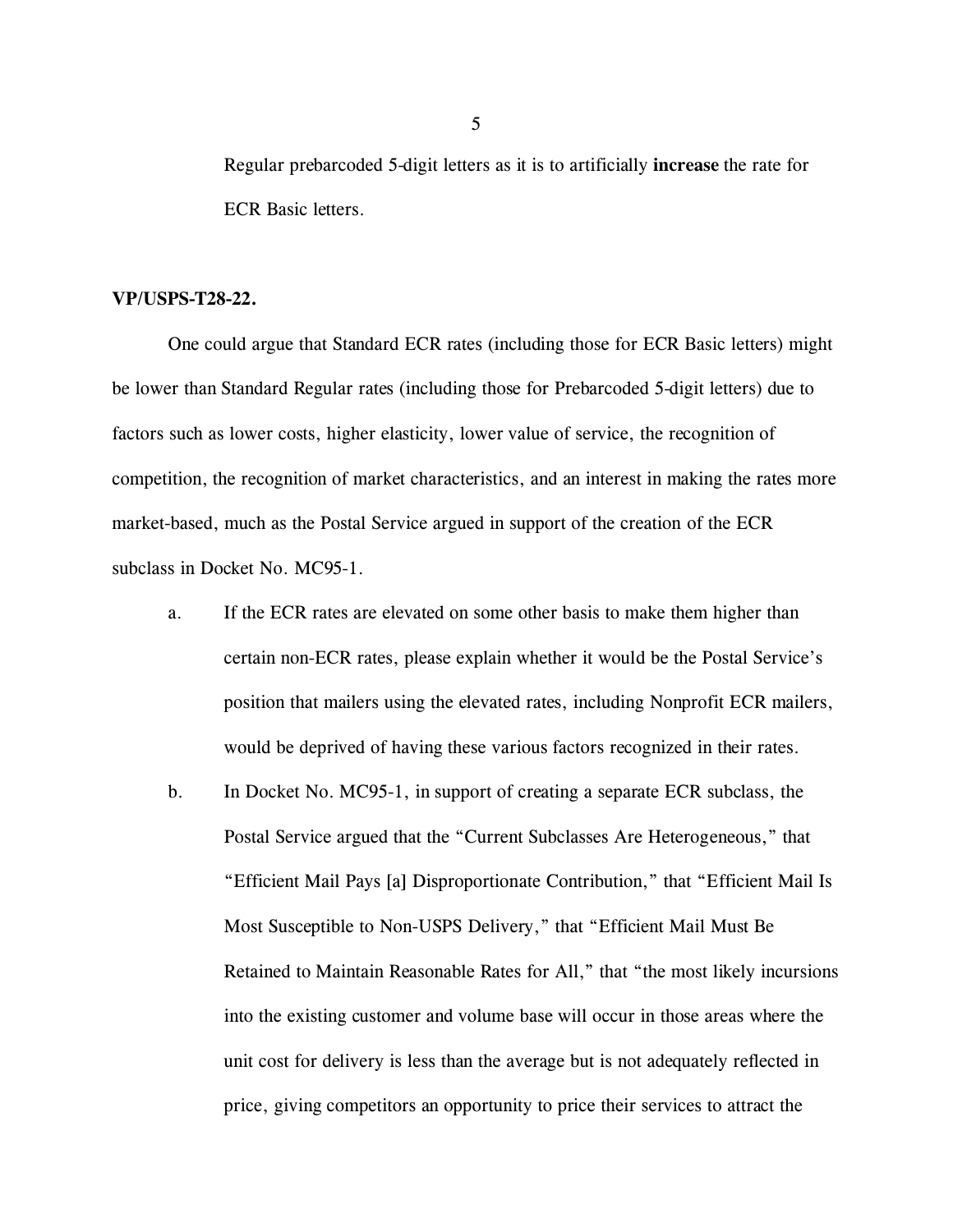lower cost Postal Service products out of the mailstream," that "The Enhanced Carrier Route subclass is a **first step** to counter that competitive strategy," and that "The most vulnerable volume in the mailstream today is that which exhibits a higher degree of delivery density than average, because high delivery density will produce a lower than average unit delivery cost for a competitive hard copy delivery service." (Docket No. MC95-1, Direct Testimony of Postal Service witness Charles McBride, USPS-T-1, pp. i and 29-30, emphasis added.)

- (i) Do you believe that, when the Postal Service made these arguments, it believed the rates for ECR mail generally would be lower than they would be without the creation of the new subclass?
- (ii) Do you believe that, in Docket No. MC95-1, the Postal Service anticipated that the rates for ECR mail would be elevated so that certain rate elements could be higher than related portions of non-ECR mail?
- (iii) When the Postal Service said that creating ECR is a "first step," please explain what you believe that the additional steps would be, and, over what time frame these steps might occur, and whether these steps would involve a lowering of the ECR markup and the ECR rates.
- (iv) Please explain the extent to which the Postal Service does or would at some point regard creation of the ECR subclass as unsuccessful in achieving its objectives as stated above if ECR rates are not lower than they would have been without the creation of the ECR subclass.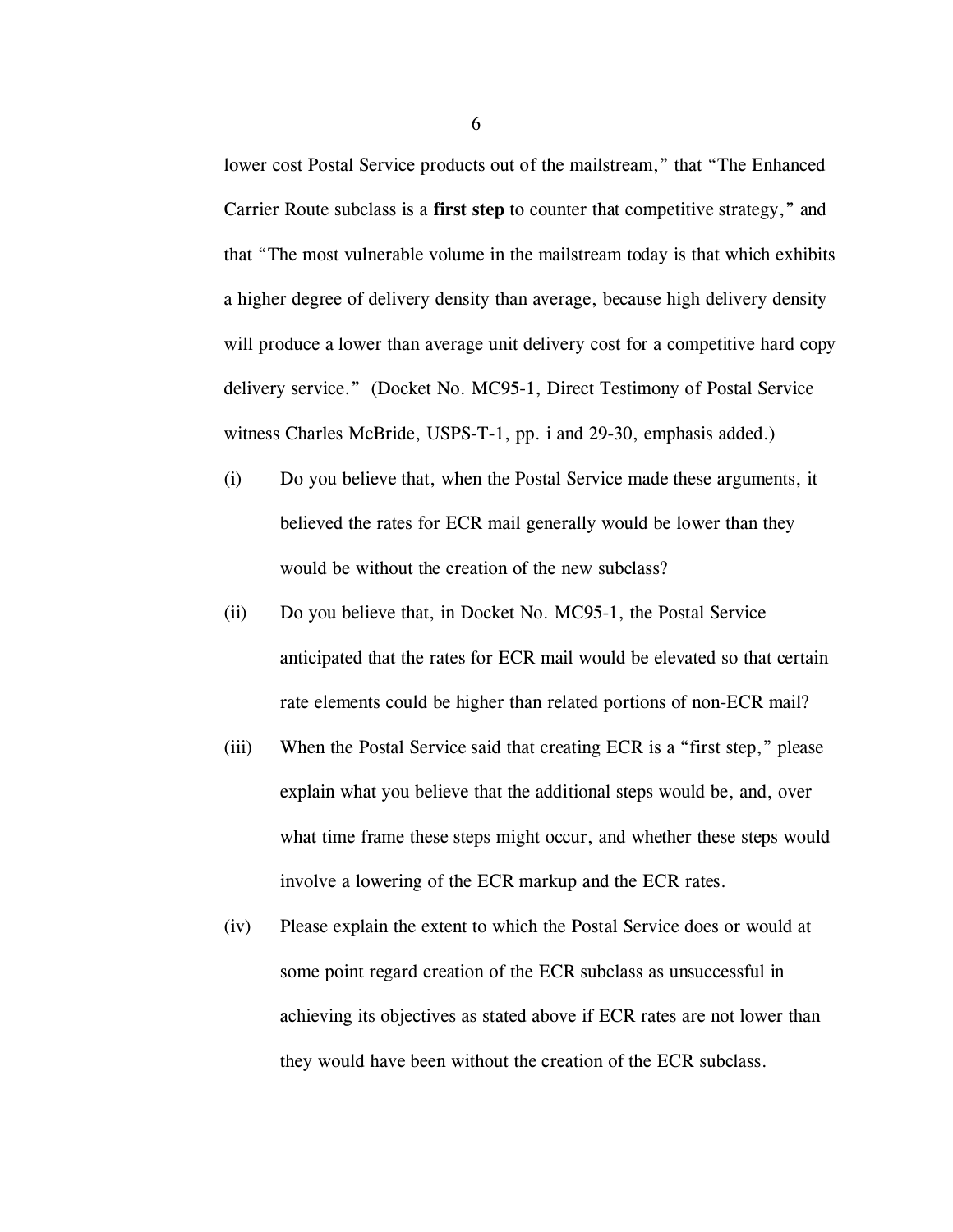### **VP/USPS-T28-23.**

Please refer to the "COST" spreadsheet of workbook USPS-LR-J-131-WP1.xls, Docket No. R2001-1, containing mail processing and delivery costs (in cents per piece) for various rate categories of Standard ECR mail, on which the current rates are based, the relative levels of which are being perpetuated by the Postal Service's across-the-board proposal in the instant docket.

- a. Please describe the mail processing received by Saturation flats leading to the cost of 1.152 cents, including a general outline of the steps through which the cost is developed and what proportion of Saturation flats receive each processing step.
- b. Please describe the mail processing received by High Density flats leading to the cost of 1.152 cents, including a general outline of the steps through which the cost is developed and what proportion of High Density flats receive each processing step.
- c. Please describe the mail processing received by Basic flats leading to the cost of 3.331 cents, including a general outline of the steps through which the cost is developed and what proportion of Basic flats receive each processing step.
- d. Drawing on the descriptions you provided in response to parts a through c of this question, and supplementing them as needed, please explain why Basic flats receive 2.891 (3.331/1.152) times as much mail processing cost as either High Density or Saturation flats, including why it is that High Density and Saturation flats receive exactly the same amount of mail processing. Where appropriate,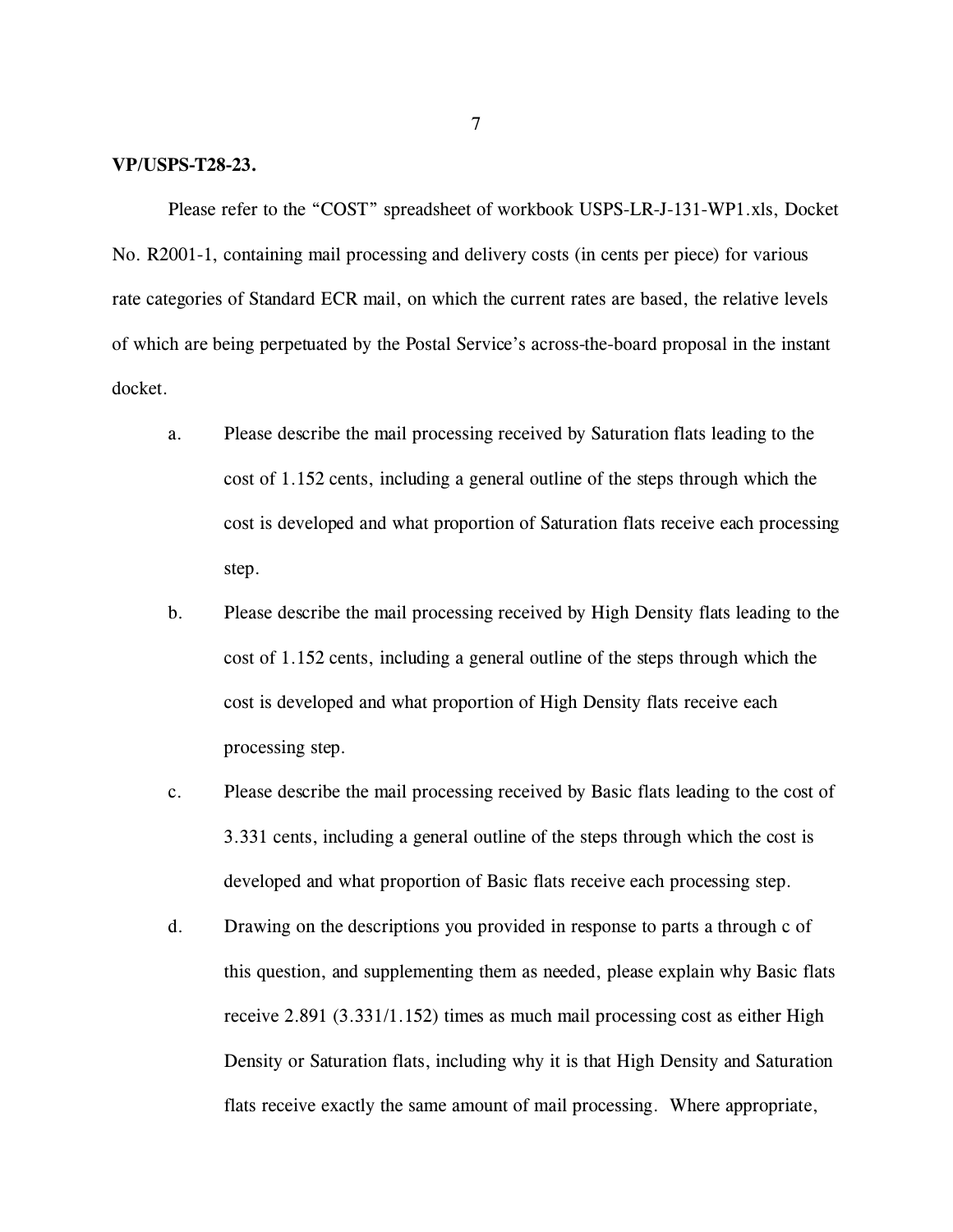please include references to the effect of pieces-per-bundle, any effects of dropshipment by mailers, and third-bundle treatment discussed in the testimony of Postal Service witness Jeffery W. Lewis (USPS-T-30, Section 2.2, pp. 2-3).

e. Please describe of how the mail processing cost for Saturation flats of 1.152 cents picks up and accounts for the mail processing costs of any Detached Address Labels ("DALs") accompanying the flats, including the proportion of the flats that have such labels. If any of the cost of 1.152 cents is for bundle sorts of flats, please include a discussion of the nature of the equivalent sorts received by any associated DALs.

## **VP/USPS-T28-24.**

Please refer to the "COST" spreadsheet of workbook USPS-LR-J-131-WP1.xls, Docket No. R2001-1, containing mail processing and delivery costs (in cents per piece) for various rate categories of Standard ECR mail, on which the current rates are based, the relative levels of which are being perpetuated by the Postal Service's across-the-board proposal in the instant docket.

- a. Footnote 2 on the referenced spreadsheet indicates that the costs of delivery (column G) come from USPS-LR-J-59. Please provide details concerning the files and the specific locations in USPS-LR-J-59 of each delivery-cost figure.
- b. Please provide a breakout of each of the seven delivery-cost figures into a citydelivery component and a rural-delivery component, indicating the weights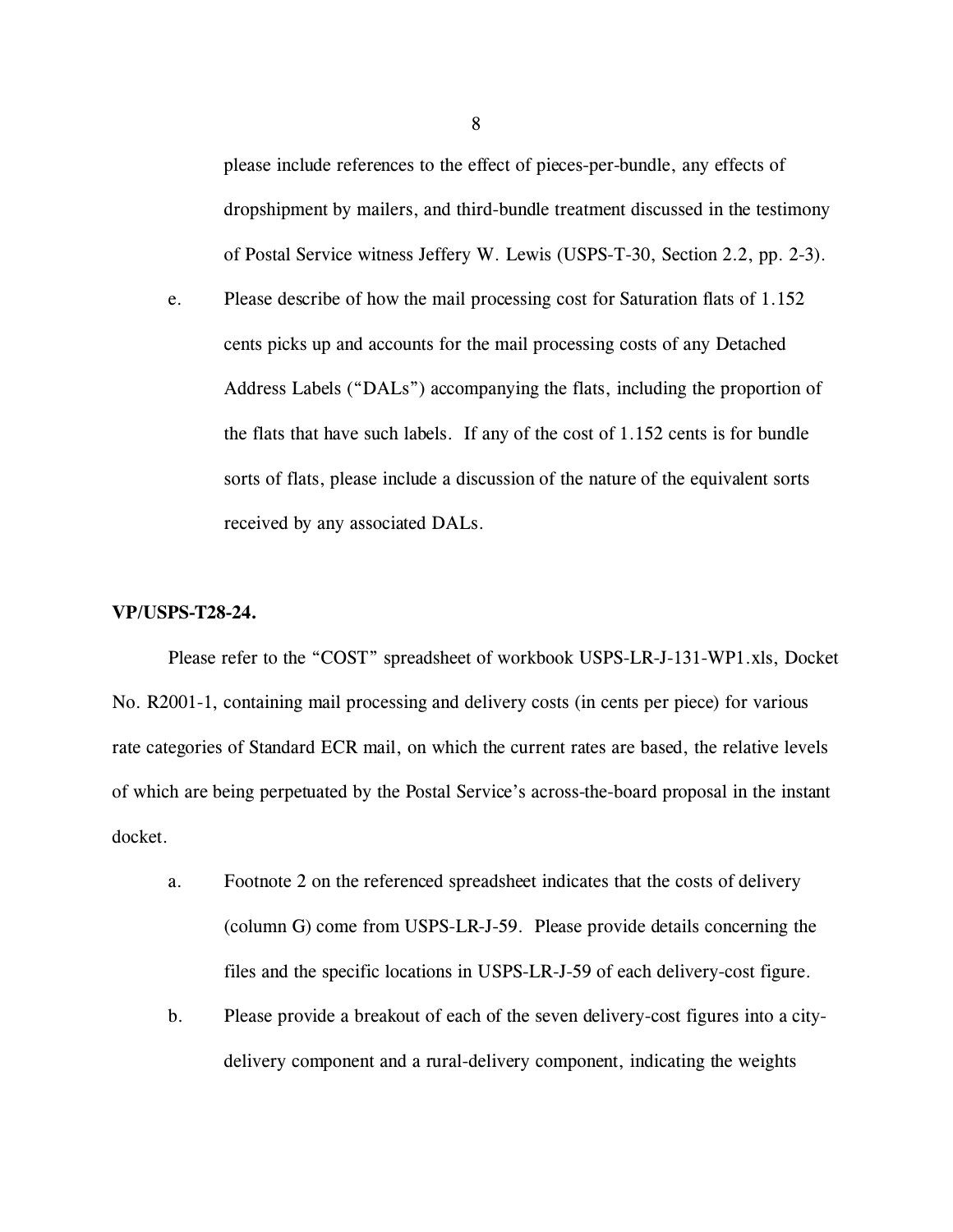given to each. Then, for the city-carrier component, to the extent applicable, please break out the figures into an in-office portion and a street portion.

- c. The following questions concern the delivery cost of 6.070 cents for Basic flats and 4.862 cents for High Density flats.
	- (i) Please identify and discuss all reasons for the two costs being different.
	- (ii) To the extent that differences in the two costs reflect the amount of carrier time incurred, please indicate the wage rates on which the figures are based.
	- (iii) Please discuss the extent to which these costs are properly viewed as marginal costs. In the case of the High Density figure of 4.862 cents, for example, if the High Density discount were to be increased and the volume of High Density flats were to increase according to the appropriate elasticity, would you expect the unit additional cost associated with these additional pieces to be 4.862 cents? Please explain your answer.
	- (iv) If you indicate that each cost figure is a marginal cost, please outline all of the assumptions which must be made in order to justify the marginal conclusion. If you do not so indicate, please present and discuss the costing theory underlying the nature of these costs.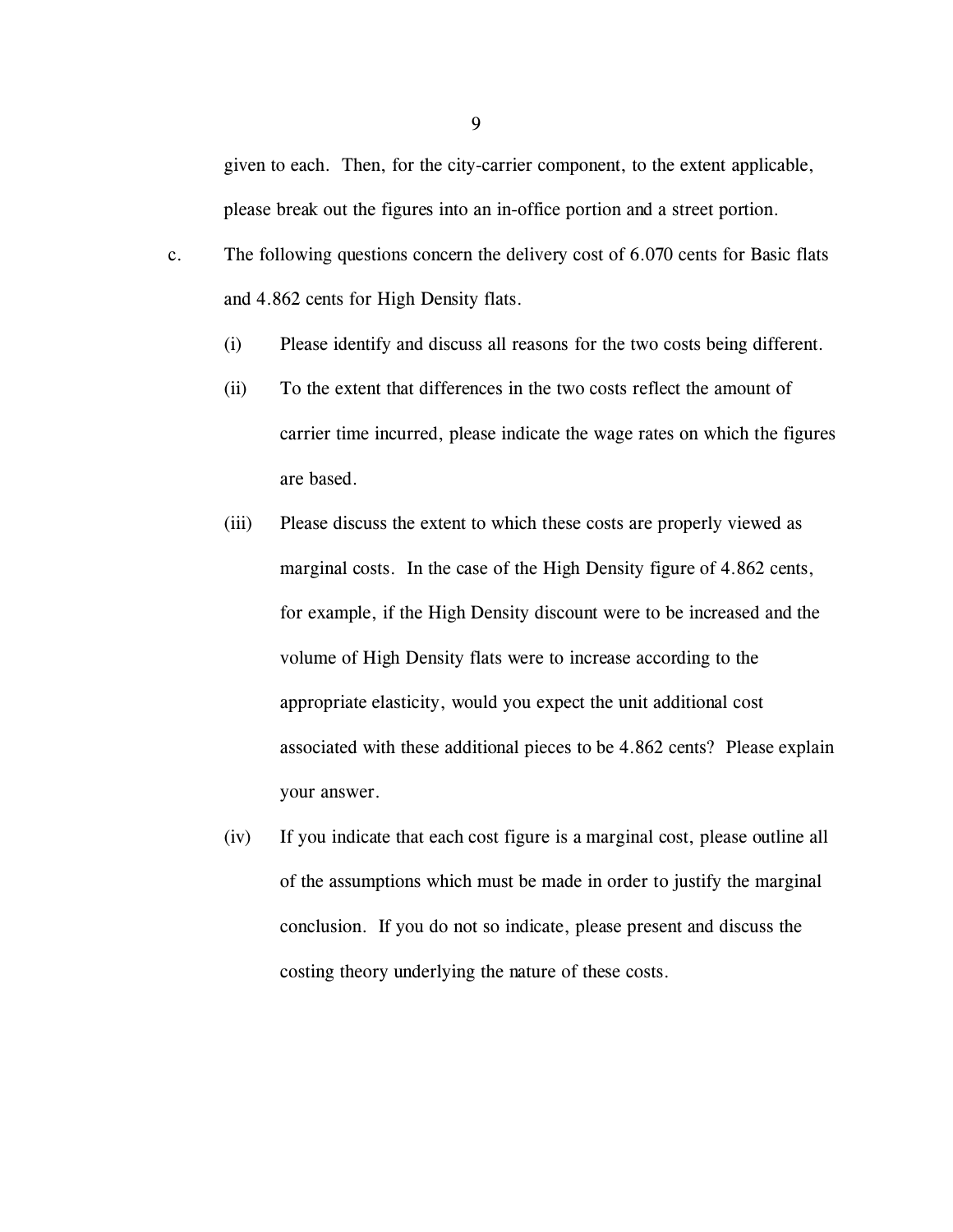## **VP/USPS-T28-25.**

Please refer to the "COST" spreadsheet of workbook USPS-LR-J-131-WP1.xls, Docket No. R2001-1, containing mail processing and delivery costs (in cents per piece) for various rate categories of Standard ECR mail, on which the current rates are based, the relative levels of which are being perpetuated by the Postal Service's across-the-board proposal in the instant docket.

- a. Please refer to the delivery cost for Basic (presorted to carrier route) **letters** of 6.384 cents and for Basic (presorted to carrier route) **flats** of 6.070 cents.
	- (i) What portions of these two costs, if any, are **not** associated with carrier activities?
	- (ii) At this carrier route presort level, please identify and discuss the reasons why the delivery cost of letters is higher than the delivery cost of equivalently-prepared flats.
- b. Please consider that (i) the delivery cost shown for Basic flats is 0.314 (6.384 minus 6.070) cents **lower** than the corresponding cost shown for letters and (ii) the delivery cost shown for High Density flats is 0.178 (4.862 minus 4.684) cents **higher** than the corresponding cost shown for letters.
	- (i) Please explain the extent to which your general expectation would be that carrier costs decline as the level of preparation and the density of the mail increase, measuring density as the proportion of possible stops on a route that receive mail.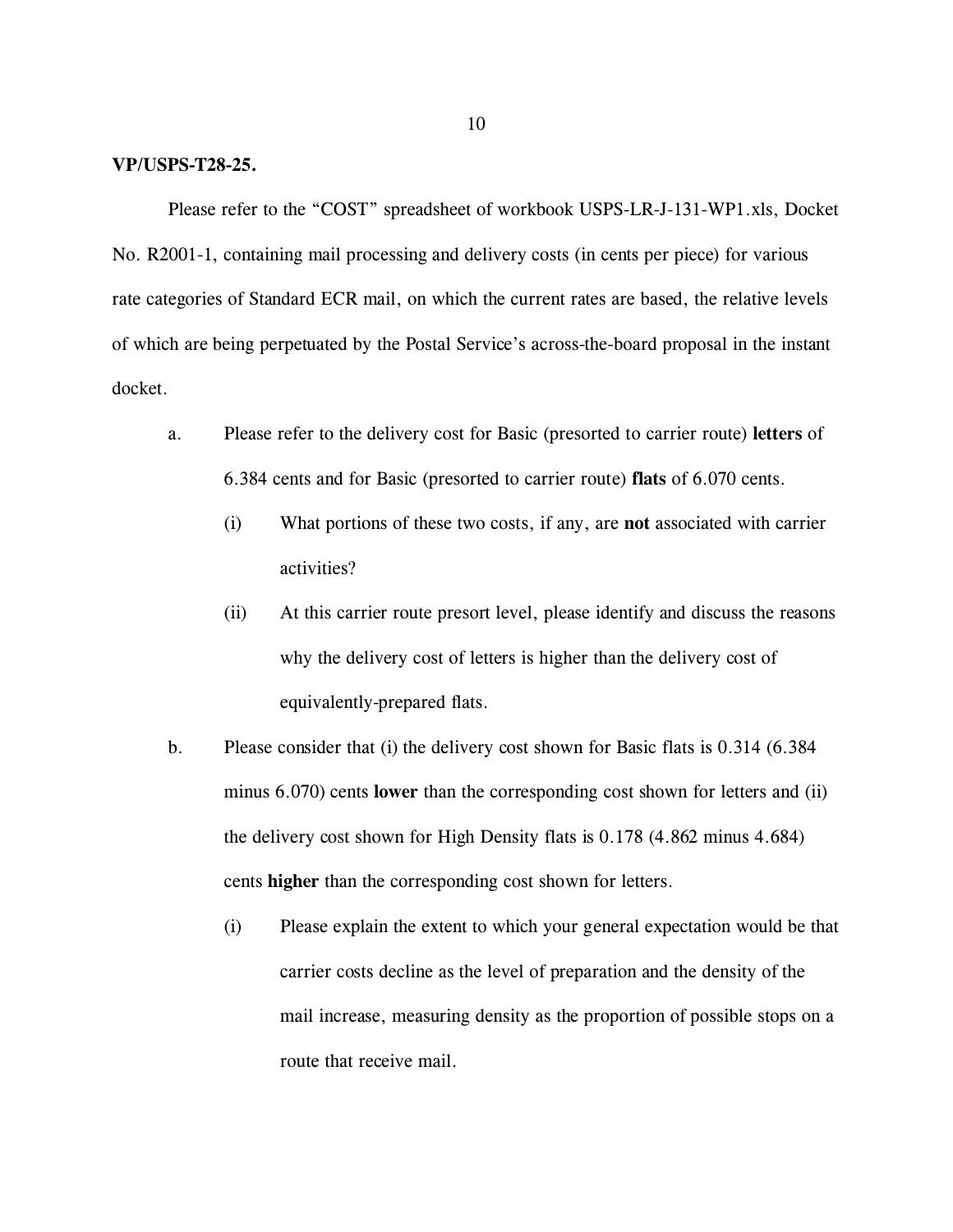- (ii) Please suppose that 1,000 Basic letters were replaced by 1,000 Basic flats, for the same addresses on the same routes, and that the addresses and routes are typical and representative. Would you expect a **decline** in postal costs in the amount of \$3.14 (1,000 times 0.314 cents)? If you would not, please explain what cost change you would expect, stating all assumptions made and drawing on the characteristics of the mail involved and the work to be performed.
- (iii) Please suppose that 1,000 High Density letters were replaced by 1,000 High Density flats, for the same addresses on the same routes, and that the addresses and routes are typical and representative. Would you expect an increase in postal costs in the amount of \$1.78 (1,000 times 0.178 cents)? If you would not, please explain what cost change you would expect, stating all assumptions made and drawing on the characteristics of the mail involved and the work to be performed.
- (iv) Please explain any extent to which you do not agree that for typical and representative routes, the fundamental difference between a mailing (letters or flats) qualifying for the Basic (presorted to carrier route) rates and a mailing qualifying for the High Density rates is that the mailing qualifying for the High Density rates has more pieces per route. If you do not agree, please explain all reasons for disagreeing.
- (v) Drawing on the characteristics of the mail involved and the work to be performed, please provide a narrative explanation of all of the reasons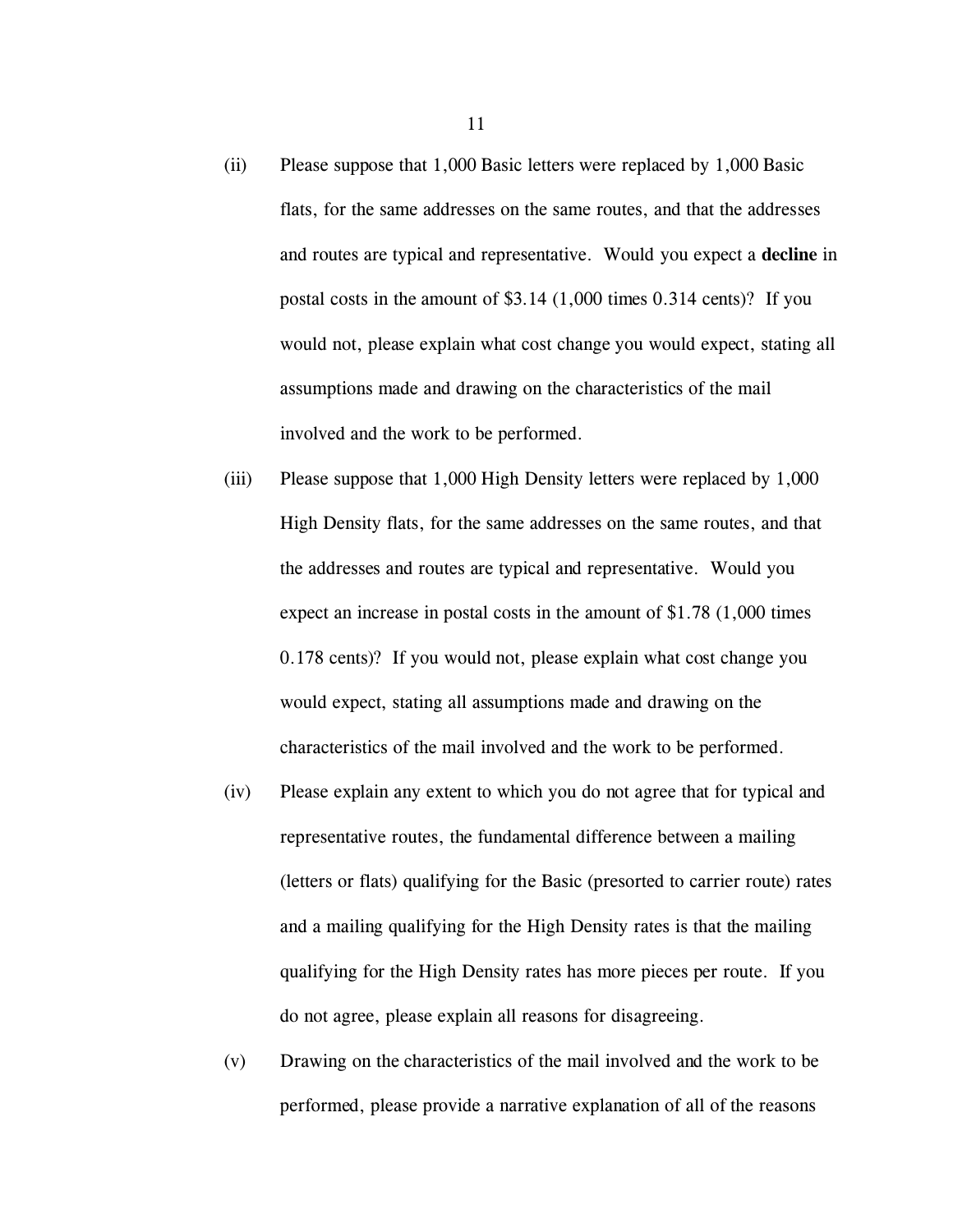why, compared to High Density letters, High Density flats cost **more** for carriers to process and deliver while, compared to Basic letters, Basic flats cost **less** for carriers to process and deliver.

## **VP/USPS-T28-26.**

Please refer to the "COST" spreadsheet of workbook USPS-LR-J-131-WP1.xls, Docket No. R2001-1, containing mail processing and delivery costs (in cents per piece) for various rate categories of Standard ECR mail, on which the current rates are based, the relative levels of which are being perpetuated by the Postal Service's across-the-board proposal in the instant docket, and specifically to the delivery cost of Saturation flats, shown to be 4.031 cents.

- a. Please discuss the extent to which this cost is properly viewed as a marginal cost.
- b. Please suppose the Saturation discount were to be increased and the volume of Saturation flats were to increase according to the appropriate elasticity. Would you expect the unit additional cost associated with these additional pieces to be 4.031 cents? If not, please explain what you would expect the unit additional cost to be.
- c. If you indicate that the cost figure of 4.031 cents is a marginal cost, please outline all of the assumptions which must be made in order to justify the marginal conclusion. If you do not so indicate, please present and discuss the costing theory underlying the nature of this cost.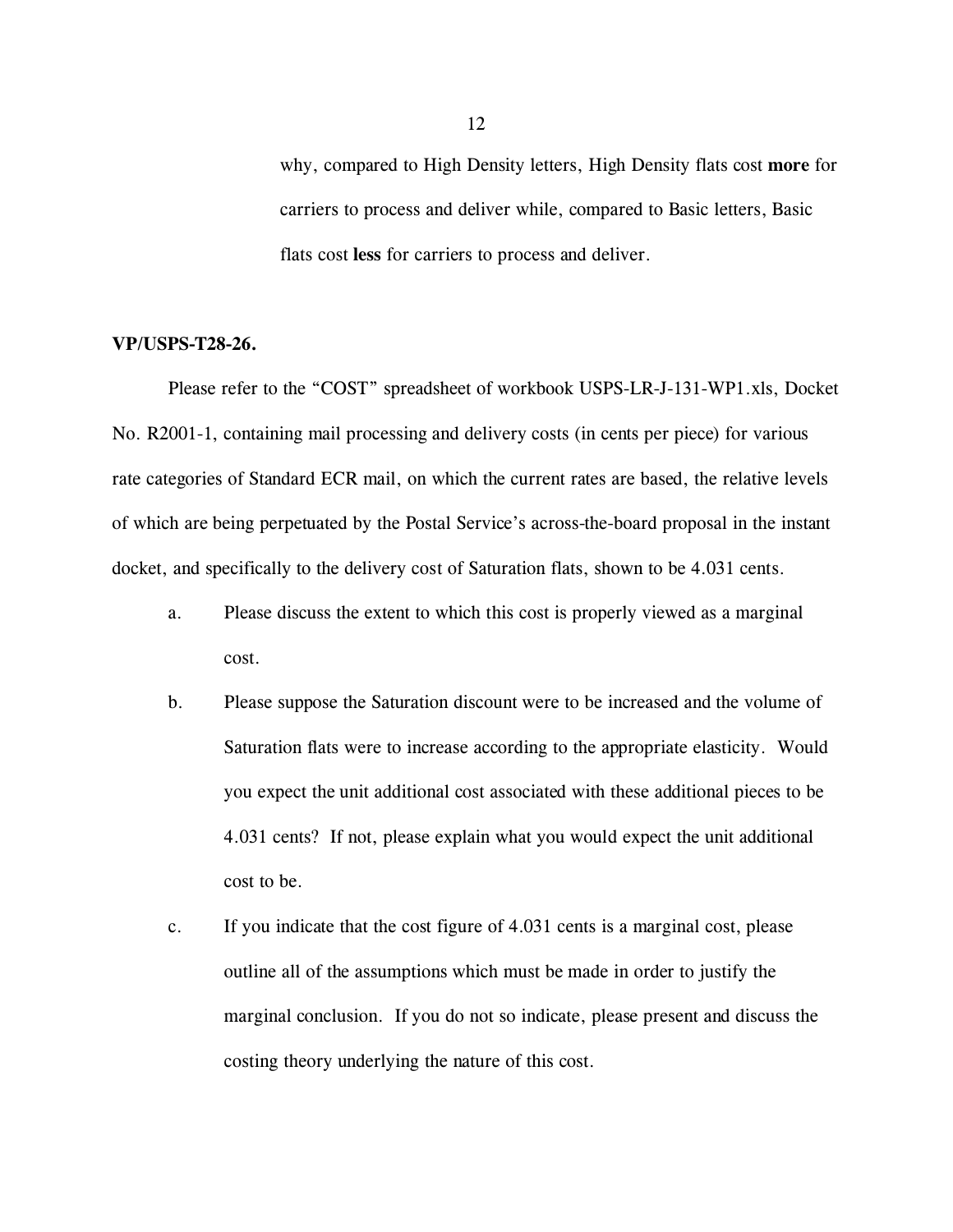### **VP/USPS-T28-27**

Please refer to spreadsheets "COST" and "NCOST" in files USPS-LR-J-131-WP1.xls and USPS-LR-J-131-WP2.xls, respectively, Docket No. R2001-1, which provide cost information behind the current Standard (Commercial) ECR and Standard Nonprofit ECR rates, which are being elevated in this case by application of an across-the-board percentage, 5.6 percent and 5.9 percent, respectively. *See* columns G in both spreadsheets, which contain delivery costs. Please provide a specific source for each delivery-cost cell in both spreadsheets, one being for commercial ECR and the other for Nonprofit ECR. Note that the source shown on the sheet may not be the correct one. Note also that USPS-J-LR-117 is a candidate source, but does not appear to show separate costs for Standard (Commercial) ECR and Standard Nonprofit ECR.

## **VP/USPS-T28-28.**

Please refer to USPS-LR-K-115, workbook USPST28Aspreadsheets.xls, and to USPS-LR-K-114, the latter showing final "Markups" and "Markup Indices."

- a. On speadsheets such as "S-7 Comm. Piece-Pound Dist.-BY," please confirm that the volumes shown for "Nonmachinable" letters are shown for purposes of applying the surcharge only and that the same volumes also are included in the corresponding categories of "Presorted" letters. Please explain fully any nonconfirmation.
- b. Please explain whether the "Markups" and "Markup Indices" shown in USPS-LR-K-114 include the fees in the revenues used to calculate them. If they do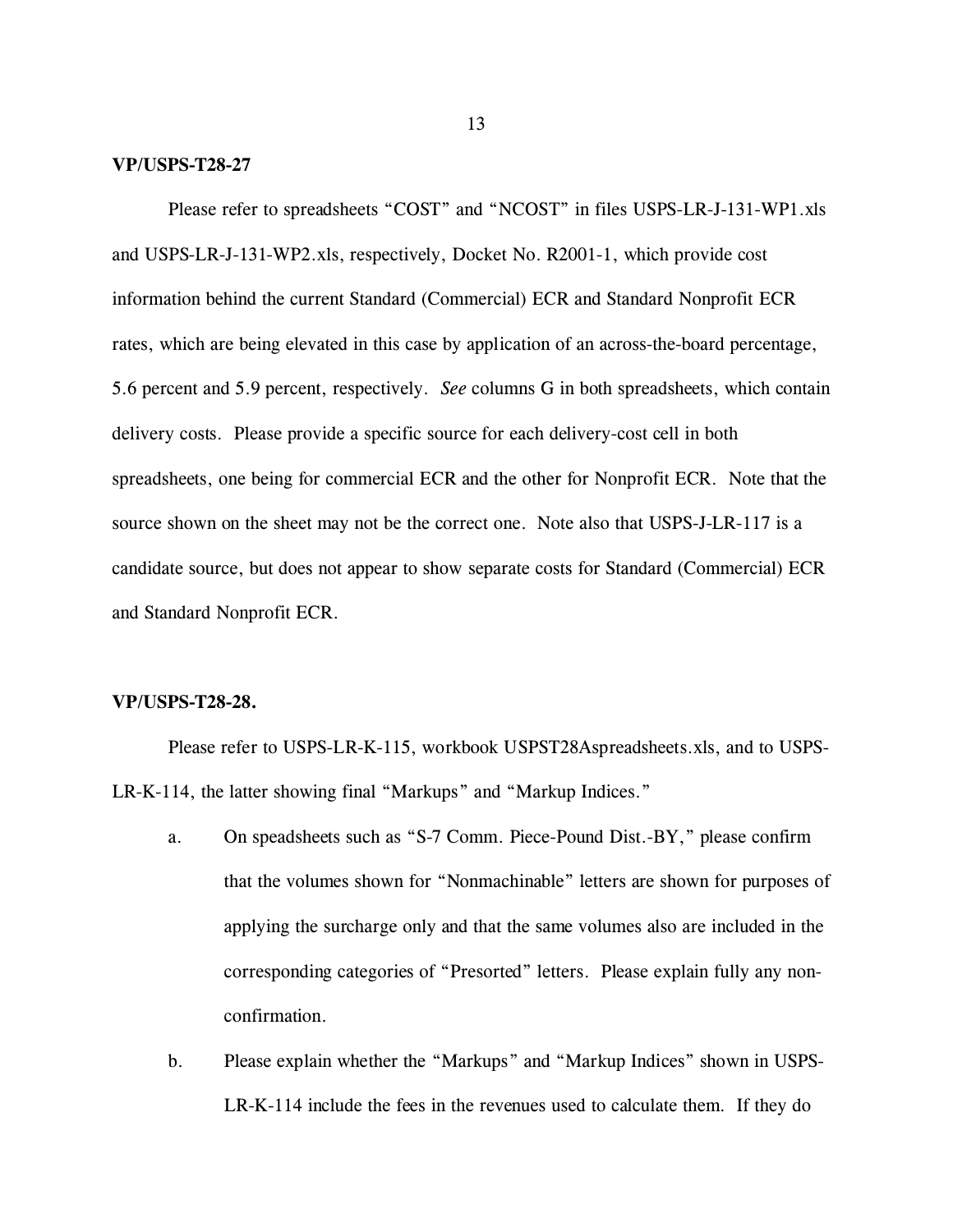not, please provide a revised reference showing the markups and indices with the fees included.

c. Please provide a source for each of the percentage figures in columns D and E of the second sheet of USPS-LR-K-114.

## **VP/USPS-T28-29.**

Note 2 of Rate Schedule 321B says: "Letters that weigh more than 3.3 ounces but not more than 3.5 ounces pay the nonletter piece and pound rate but receive a discount off the piece rate equal to the applicable nonletter minimum piece rate minus the applicable letter minimum piece rate corresponding to the correct presort tier." Similar notes appear in Rate Schedules 322, 323B, and 324.

In view of the above statement found in notes to Rate Schedules 321B, 322, 323B, and 324, please refer to USPS-LR-K-115, workbook USPST28Aspreadsheets.xls, and explain whether the rate entries indicated below conform with that statement:

- (i) Sheet 'S-17 Adjusted Comm. Rates,' cells I11 through K11;
- (ii) Sheet 'S-20 Adjusted Nonprofit Rates,' cells I10 through J10 and I13 through K13;
- (iii) Sheet 'ECR-16 Adjusted ECR Rates,' cells I10 through L10; and
- (iv) Sheet 'ECR-19 Adjusted NECR Rates,' cells I11 through L11.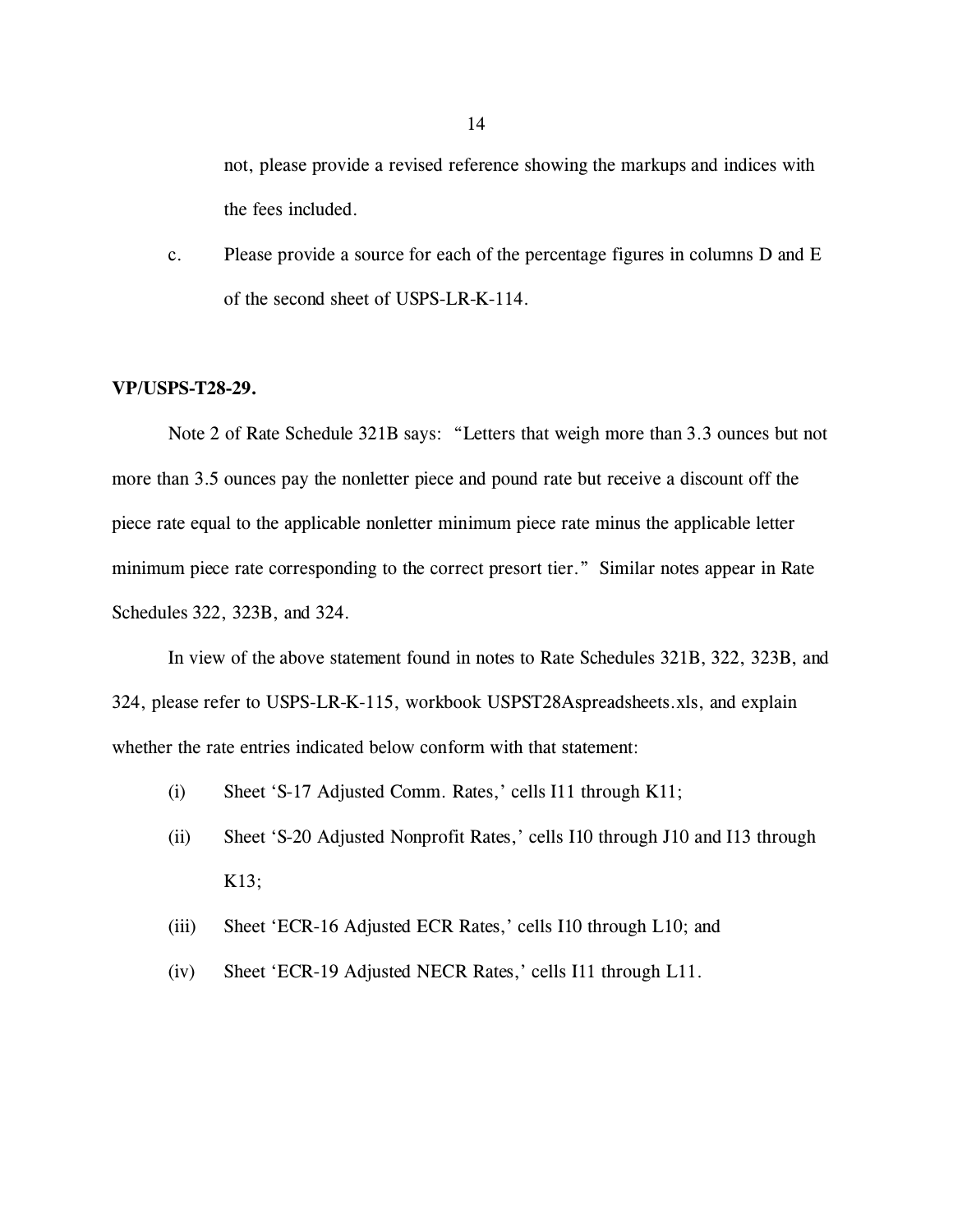### **VP/USPS-T28-30.**

Please refer to USPS-LR-K-115, workbook USPST28Aspreadsheets.xls, sheet 'ECR-14 Uniform Inc. ECR Rates' and explain why cell G13 is rounded to five decimal places while similar cells in its vicinity are rounded to only three decimal places.

## **VP/USPS-T28-31.**

Rate Schedule 321A, note 6, and Rate Schedule 321B, note 4, state: "Add \$0.015 per piece for pieces bearing a Repositionable Note as defined in Classification Schedule 321.8."

- a. Please explain whether this "note" also should appear in any other Rate Schedules of Standard mail.
- b. Will the revenue from Repositionable Notes accrue to the category of Standard mail in which they are used? Please explain any answer that is not an unqualified affirmative.
- c. Please explain how and where the revenue from Repositionable Notes is recognized in the Postal Service's proposal.
- d. Please explain when and in what form information relating to the volume and revenue of Repositionable Notes will become available.

## **VP/USPS-T28-32.**

Rate Schedule 321A, note 5 says: "Pieces entered as Customized Market Mail, as defined in DMCS section 321.22, are subject to the nondestination entry, nonletter minimum per-piece basic rate and the residual shape surcharge."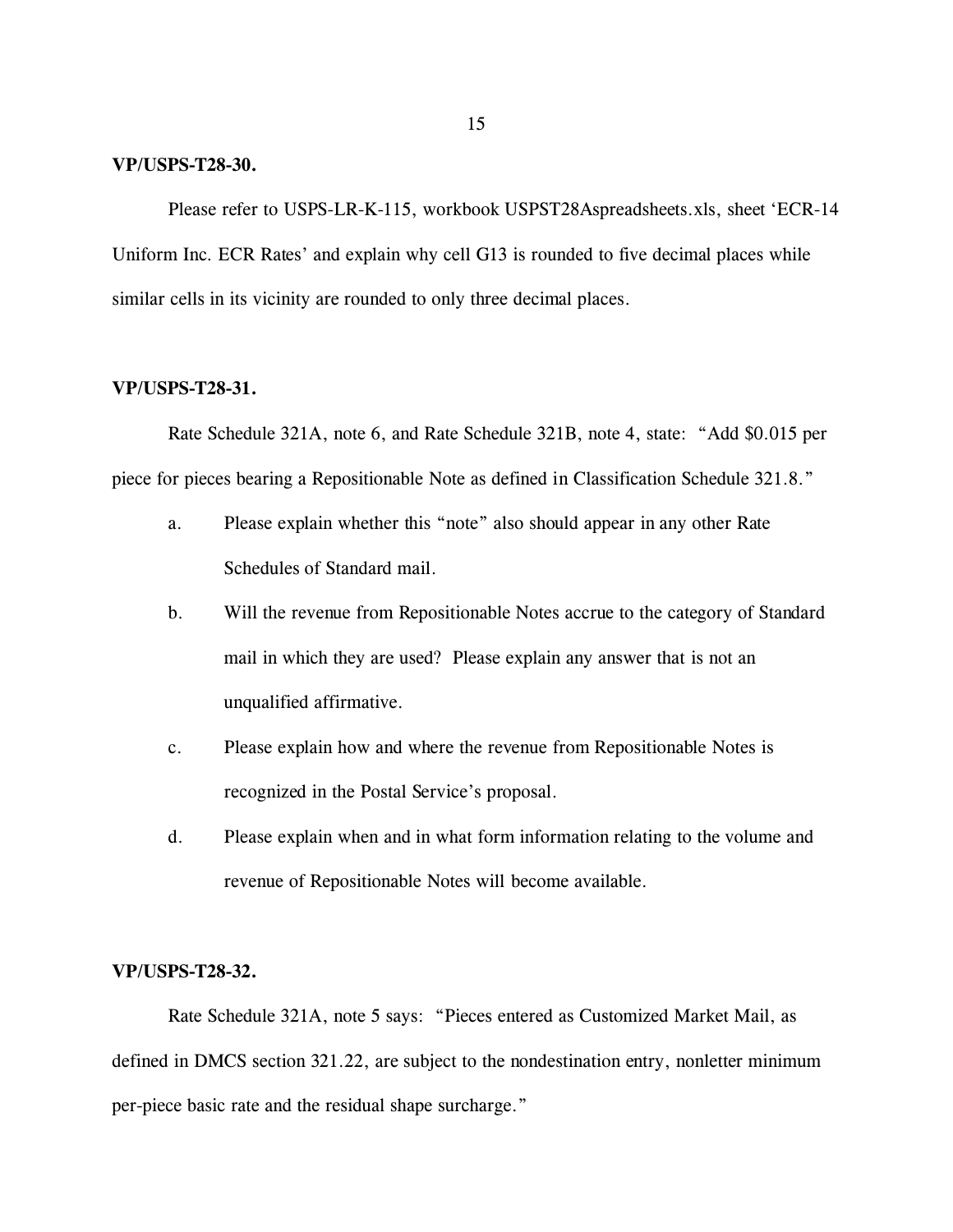- a. Aside from Rate Schedules 321A and 323A, should this note appear in any other rate schedules?
- b. Please explain how and where the Postal Service's proposal recognizes the revenues and costs of Customized Market Mail.
- c. By subclass and time period, please provide any summary information available on the revenues and costs of Customized Market Mail since it was approved for implementation.
- d. Please explain when additional information on the use of Customized Market Mail in calendar 2005 will become available.

## **VP/USPS-T28-33.**

Please refer to the Rate Schedule shown in the Postal Service's Request, Attachment A, page 18, and explain whether it should be identified as "Schedule 323A."

## **VP/USPS-T28-34.**

For Standard (Commercial) Regular mail, has the Postal Service computed the aggregate "leakage" (*i.e.*, discounts earned by mailers) during Base Year 2004? If so, please provide the aggregate amount of such discounts from (i) presort and automation, and (ii) destination entry.